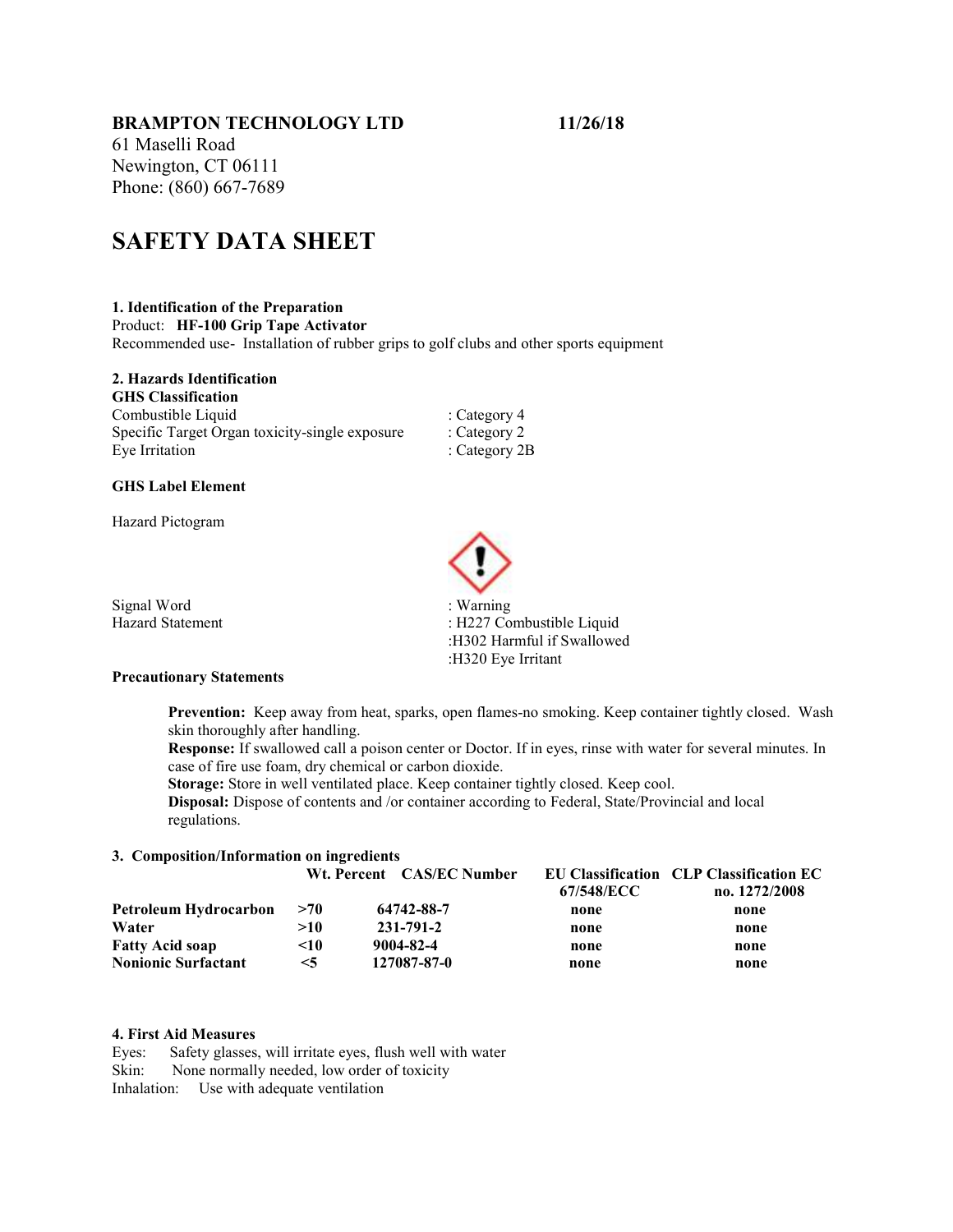#### 5. Fire Fighting Measures

Suitable Extinguishing Media: Carbon Dioxide, Dry Chemical, foam Extinguishing media which must not be used for safety reasons: None reasonably foreseeable Special instructions for protection and hygiene No hazards to be specifically noted Special protective equipment for firefighters None reasonably foreseeable

#### 6. Accidental Release Measures

Refer to sections 7, 8 and 11 Environmental precautions: None Clean-up: Rinse with soap and water

#### 7. Handling and Storage

Handling precautions: avoid contact with eyes Storage: Store between 50 and 85F (10 and 30C)

#### 8. Exposure Control/ Personal Protection

ACGIH: 100 ppm TWA OSHA: 100 ppm TWA; 525 mg/m3 TWA NIOSH: 350 mg/m3 TWA 1800 mg/m3 Ceiling (15 min) ENGINEERING CONTROLS:

Provide general ventilation needed to maintain concentration of vapor or mist below applicable exposure limits. Where adequate general ventilation is unavailable, use process enclosures, local exhaust ventilation, or other engineering controls to control airborne levels below applicable exposure limits.

#### 9. Properties

Vapor Pressure: approx. 1mm Hg @ 68F Solubility in water: slight Percent VOC 70% Evaporation Rate, Ether =l: less than 0.1 PH: 7.6 Appearance: opaque liquid Odor: mild, pleasant Flash Point TCC: >145 F Est. NFPA Code: Health Hazard-1;Fire-1; Reactivity-0; Specific-DNA Est. HMIS Code: Health Hazard- 1; Flammability- 1; Reactivity-0 Explosive Limits: (in air- volume) (lower) isoparaffin  $0.8\%$  @212 F (in air- volume) (upper) not available Extinguishing: Carbon Dioxide, Foam, Dry Chemical Hazards from fire: Organic vapors Unusual fire or Explosion hazards: None Compressed gases: None Pressure at RT: DNA

### 10. Stability and Reactivity

Stability: Stable Hazardous Polymerization: Will not occur Hazardous Decomp. Products (non-thermal): None Incompatibility: None

Spill: Rinse with soap/water solution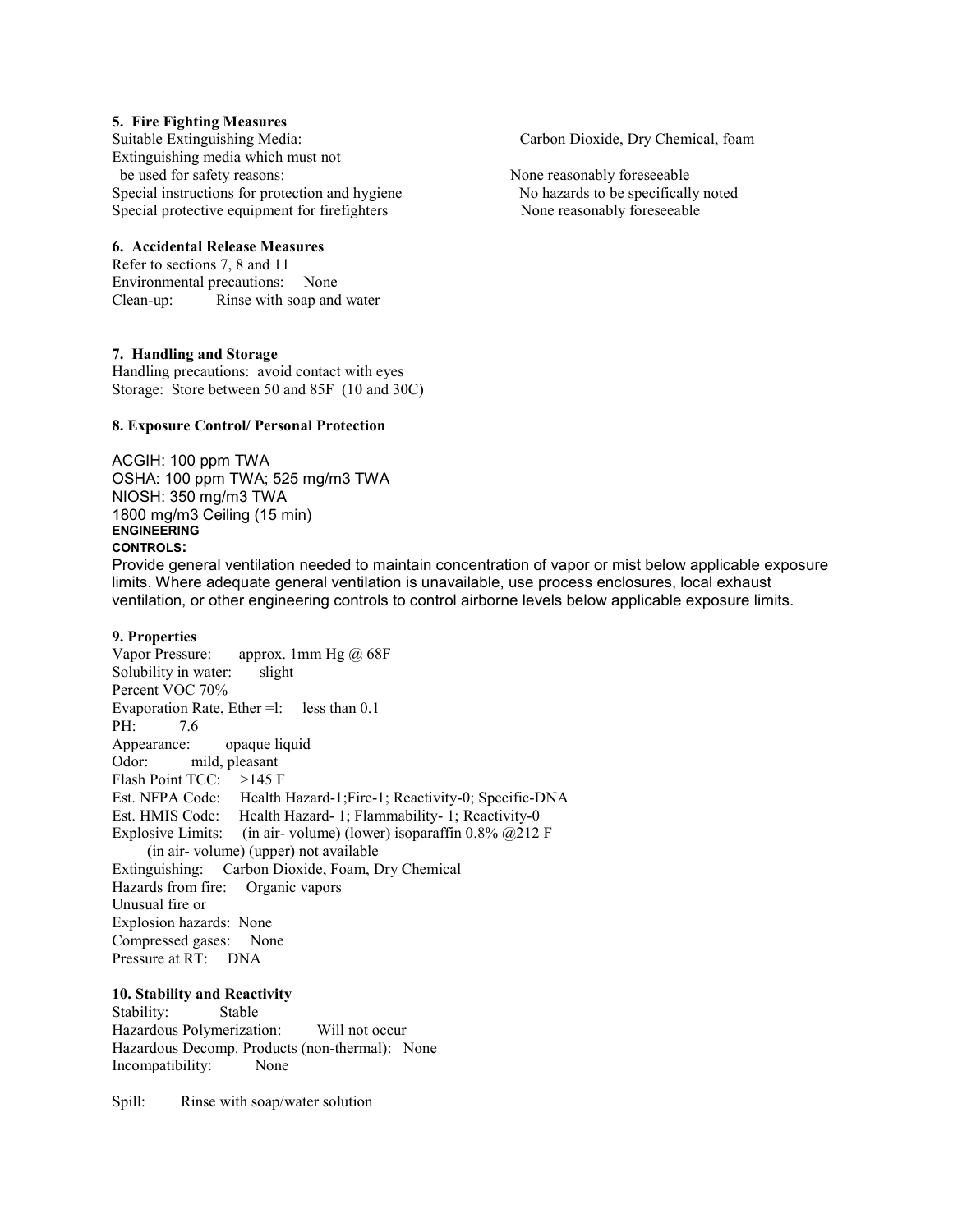Disposal: Incinerate as per EPA and local regulations

11. Toxicological Information Toxicity: Component Analysis - LD50/LC50 Heavy alkylate (64741-65-7) Inhalation LC50 Rat: >5.04 mg/L/4H Oral LD50 Rat: >7000 mg/kg Dermal LD50 Rat: >3000 mg/kg Dermal LD50 Rabbit: >2000 mg/kg

ACUTE EFFECTS: Excessive contact may be irritation to skin, eyes and respiratory tract. High concentrations of vapor or mist may cause nausea, vomiting, headaches, dizziness, loss of coordination, numbness, and other central nervous system effects. May be harmful if swallowed. May cause throat irritation, nausea, vomiting, diarrhea and central nervous system effects. Aspiration hazard: breathing product into the lungs during ingestion or vomiting may cause lung injury and possible death. Repeated dose effects: Based on best current information, there is no known reproductive toxicity associated with this product.

Based on best current information, there is no known teratogenicity associated with this product. Based on best current information, there is no known human sensitization associated with this product. Based on best current information, there is no known mutagenicity associated with this product.

#### 12. Ecological Information

Ecotoxicity: Readily biodegradable, OECD Test Guideline 301E.

### 13. Disposal Considerations

DISPOSAL: Dispose in accordance with federal, state, provincial, and local regulations. Regulations may also apply to empty containers. The responsibility for proper waste disposal lies with the owner of the waste.

# 14. Transport Information

| DOT (49 CFR 172)             |                                       |
|------------------------------|---------------------------------------|
| Proper Shipping Name         | Unrestricted                          |
| Hazard Class or Division     | Not Regulated as a Hazardous Material |
| <b>Identification Number</b> | None                                  |
| <b>JATA</b>                  |                                       |
| Proper Shipping Name         | Unrestricted                          |
| Class or Division            | Unrestricted                          |
| UN or ID Number              | None                                  |
| <b>IMO</b>                   |                                       |
| Substance                    | Not available                         |
| Marine Pollutant Status      | Not available                         |
| Class                        | Not available                         |
| Subsidiary Risk Label        | Not available                         |
| <b>IMDG</b> Code Page        | Not available                         |
| UN Number                    | Not available                         |

#### 15. Regulatory Information

This product is classified in accordance with Annex VI to Directive 67/548/EEC Indication of Danger: None R-phrases: None S-phrases: S2- Keep out of reach of children

#### 16. Other Information

The information contained herein is presented in good faith and believed to be accurate as of the effective date shown above. This information is furnished without warranty of any kind. Employers should use this information